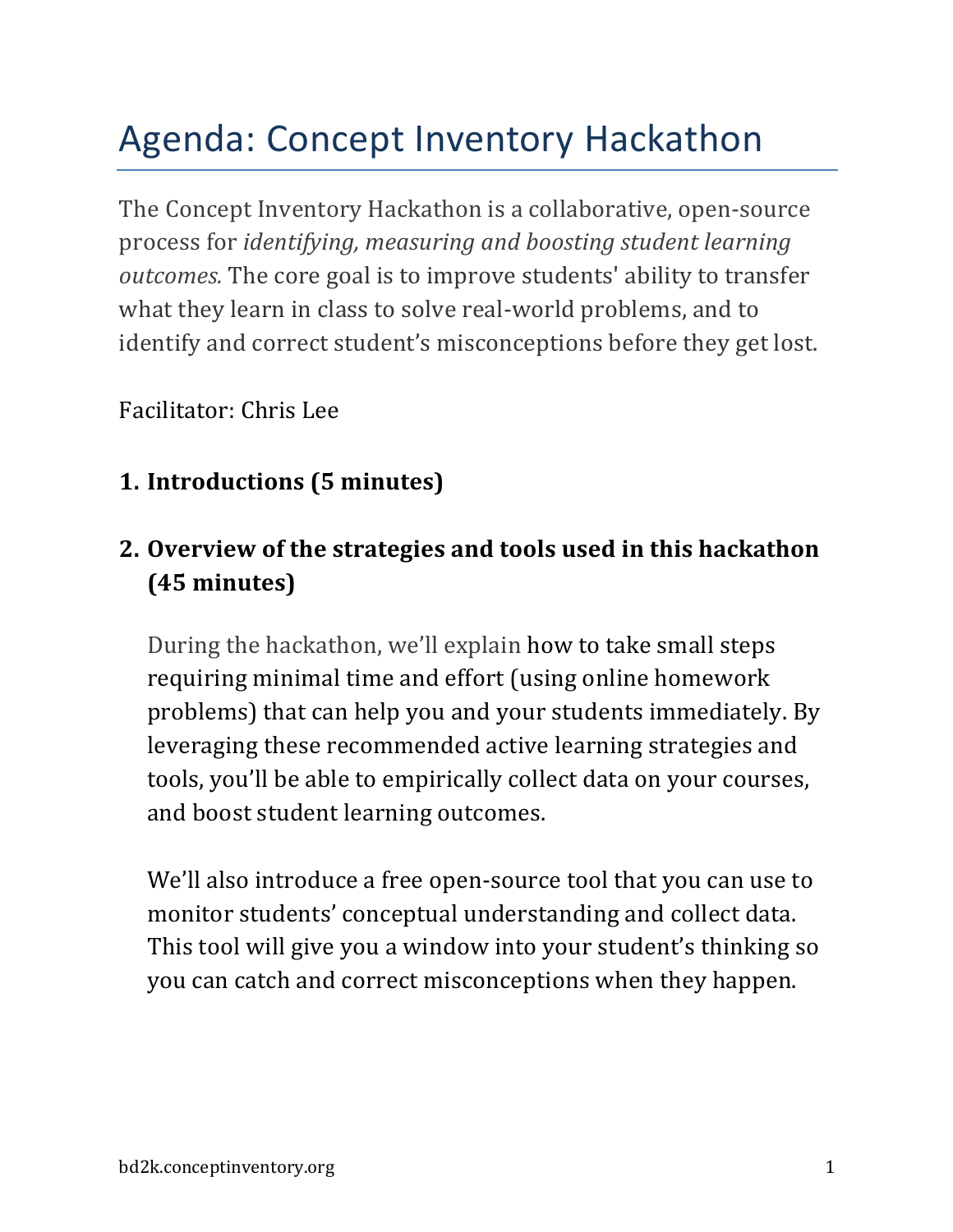### **3.** Work as a group to define target problems (60 minutes)

This is a collaborative activity where we work together to identify concepts and target problems for your specific courses. We'll help you identify one or two concepts that you can work on that follow these characteristics:

- A basic idea that is always true and hence solves a class of problems
- A topic central to your course, i.e. that is relevant to solving a large fraction of real-world problems you want your students to be able to solve once they complete your course
- Concepts students sometimes misuse or misunderstand, i.e. do not reliably think through its implications in different situations

## **4. Wrap up and next steps (10 minutes)**

There is no obligation to do anything further after this meeting.

However, for those who are interested, there will be an opportunity to continue working with this group of faculty both synchronously (video conferencing) and asynchronously to:

- $(1)$  Continue identifying the problems and concepts for your courses
- (2) Collect data with your students using online homework problems
- (3) Share concepts and homework problems with other faculty